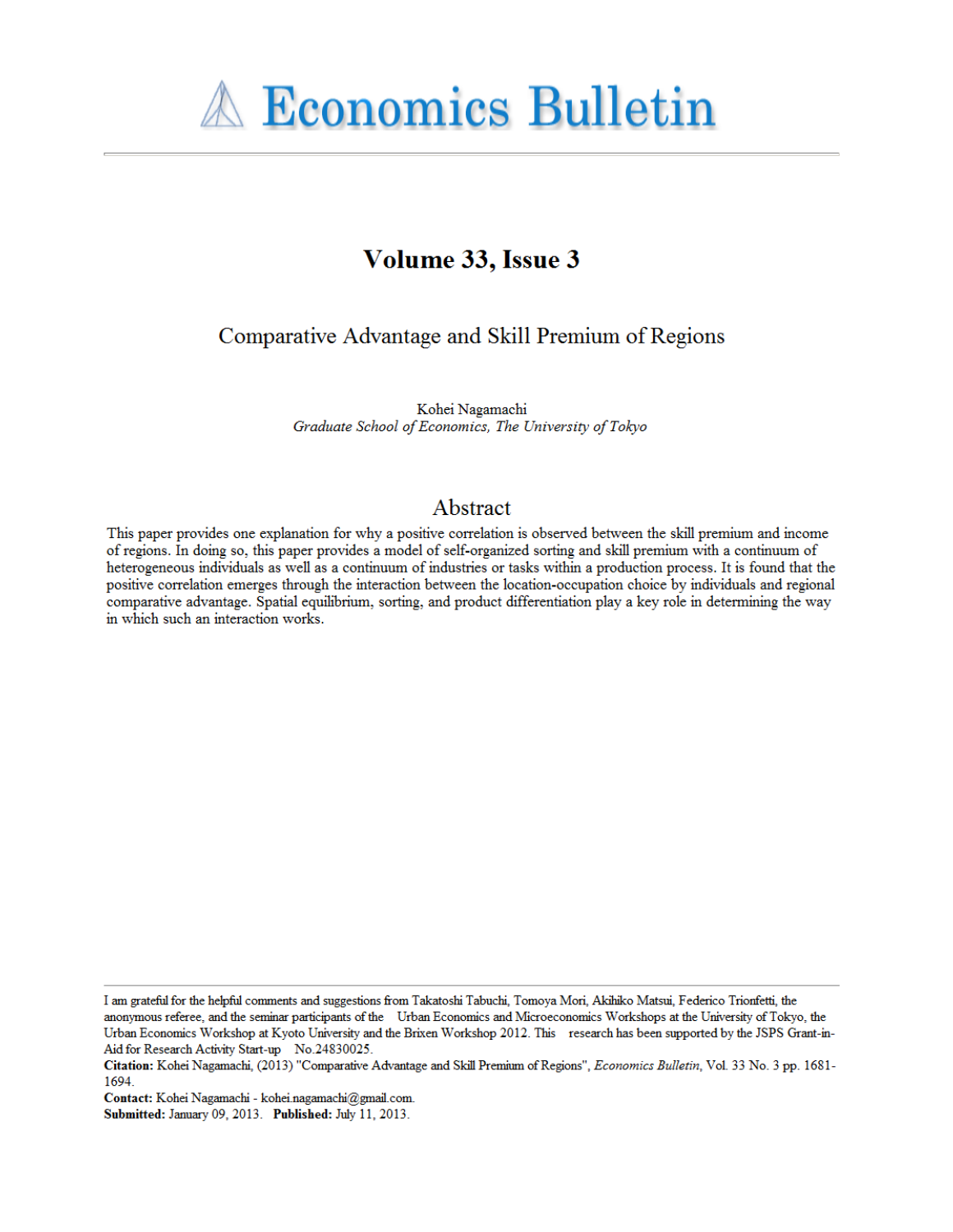#### 1 Introduction

This paper provides one explanation for why a positive correlation between the size and skill premium of a region emerges by providing a comparative advantage model with a continuum of mobile heterogeneous individuals as well as a continuum of final goods sectors that are different in terms of their skill intensities of intermediate goods. All individuals choose their occupations depending on their productivity, and any occupation can freely migrate across regions unlike footloose entrepreneur models such as Forslid and Ottaviano (2003). This location-occupation choice then interacts with the regional comparative advantage in final goods sectors which depends on the regional offer prices of two different types of intermediate goods, one of which features monopolistic competition à la Dixit and Stiglitz (1977). Although regions are ex-ante identical, interactions between individuals' location-occupation choices and regional comparative advantage result in a self-organized positive correlation between the skill premium and income of regions. The theory can also accommodate the interpretation that the regional difference in skill premium is caused by specialization in task trade within firms, not industries.

The basic mechanism is simple: Since regions are ex-ante identical in their environment including land, some initial shock or history which reallocates the economy's expenditure across regions unevenly results in a cross-region variation in land rents. Free migration of workers is then associated with a compensating differential, i.e., wage rates in regions with higher land rents must be associated with higher wage rates in order for workers to reside in such regions. Because of cross variation in factor prices, regions with higher prices have no comparative advantage in producing non-differentiated intermediate goods. However, by making the average productivity of high-skilled workers higher through sorting, higher land rents give such regions a comparative advantage in producing skill-intensive intermediate goods. Reflecting this regional comparative advantage, final goods sectors relocate across regions, and such relocation of industries makes the initial reallocation of expenditures sustainable. Thus, a positive correlation between skill premium and the size of regions is observed.

This paper is related to at least two lines of research. The first concerns trade models with Ricardian comparative advantage. The current model is an application of Matsuyama (2013) to the regional context. His model is basically an extension of Dornbusch *et al.* (1977), where the comparative advantage of countries is determined endogenously through firms' entry into a monopolistically competitive sector and the number of countries is increased arbitrarily. Although one of his motivations is to construct a theory of income distribution across a large number of countries, I focus on a two-region case. Unlike the international economy, the regional economy is more complicated in that individuals are mobile across regions, which makes it difficult to derive the distribution of regional income explicitly. In addition to individuals' mobility, the current model differs from Matsuyama's (2013) in that individuals choose their occupations, to be either workers or entrepreneurs; that there are two types of intermediate goods sectors, one of which is characterized by monopolistic competition; and that land, which is one of the usual elements in the urban economics literature, is introduced.

The second line of research involves models of the spatial sorting of individuals. Amongst these, Davis and Dingel (2012) is the most related in the sense that it shares the same motivation and the assumption of identical cities or regions and zero trade costs of some goods. Although both studies feature a self-organized positive correlation between the skill premium and the size of regions, the key mechanism is quite different. In their paper, knowledge exchange works as an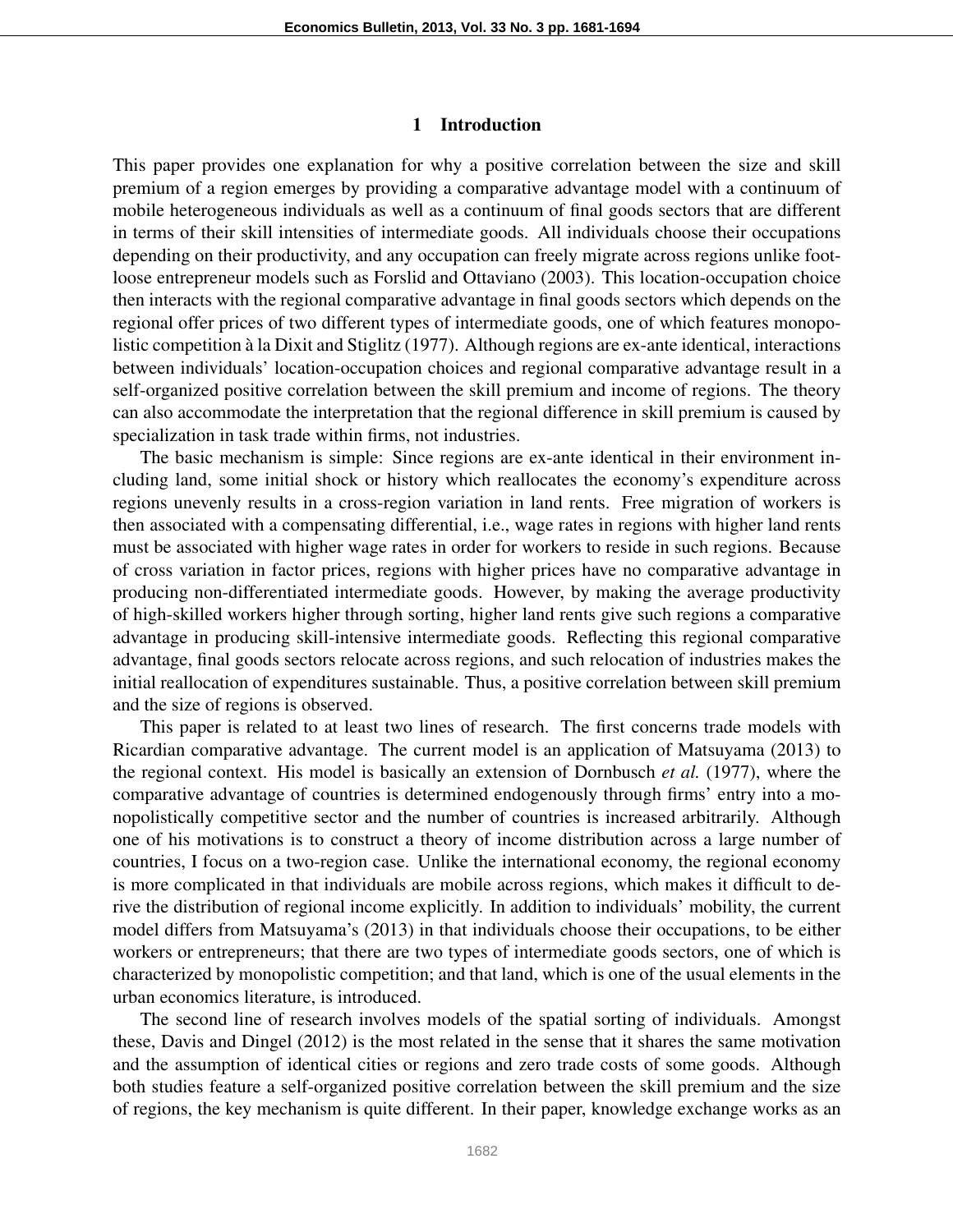agglomeration force, while this force is regional specialization in different industries or tasks in mine.

The remainder of this paper is organized as follows: I first introduce the model in Section 2. I summarize the basic mechanism working through general equilibrium and conduct a numerical exercise in order to verify it in Section 3. In Section 4, I conclude the paper.

# 2 The Model

The economy consists of two ex-ante identical regions: Region 1 and Region 2. Each region is endowed with one unit of land, which is owned by a competitive landowner outside the economy. Individuals, the mass of which is normalized to unity, are ex-ante heterogeneous in their entrepreneurial productivity, and they choose their occupation, to be a worker or entrepreneur, depending on their productivity as well as their residential choice. There is a [0*,* 1]-continuum of final goods sectors, each of which is different in its share parameters of two types of intermediate goods: labour- and skill- intensive intermediate goods.

# 2.1 Final Goods Sectors

Competitive final goods sectors exist on a [0, 1] interval. Each sector  $s \in [0,1]$  uses a Cobb-Douglas production technology with constant returns to scale, inputs of which are local differentiated skill-intensive intermediate goods and local homogeneous labour-intensive intermediate goods.  $\gamma(s) \in [0, 1]$  is the share parameter of the former, and  $\gamma'(s) > 0$ .

The location of each sector *s* is determined through competition, resulting in the price  $P(s)$ of sector-*s* final good which is equal to the lowest unit cost of production. Letting  $\chi_i(s)$  and S*<sup>j</sup> ⊆* [0*,* 1] denote the unit cost of production of sector *s* active in Region *j* and the set of sectors active in Region *j*, respectively, it holds that  $P(s) = \chi_j(s)$  if  $s \in \mathbb{S}_j$ .

Formally, a typical firm in sector *s* residing in Region *j*, i.e.,  $s \in \mathbb{S}_j$ , solves

$$
\max_{\{M_{i,j}(s)\}_{i\in\{E,L\}}\{m_{i,j}(\varphi,s)\}_{\varphi}} P(s) M_{E,j}(s)^{\gamma(s)} M_{L,j}(s)^{1-\gamma(s)} - \int_0^\infty p_{E,j}(\varphi) m_{E,j}(\varphi, s) N_{E,j} g_j^*(\varphi) d\varphi - P_{L,j} M_{L,j}(s) s.t.
$$

$$
M_{E,j}(s) = \left[ \int_0^\infty m_{E,j}(\varphi, s)^{\frac{\sigma-1}{\sigma}} N_{E,j} g_j^*(\varphi) d\varphi \right]^{\frac{\sigma}{\sigma-1}}.
$$

 $m_{E,i}(\varphi, s)$  is the sector-*s* demand for a variety of skill-intensive intermediate goods produced locally by a firm with productivity  $\varphi$  (hereafter variety- $\varphi$  skill-intensive intermediate good).<sup>1</sup> *N*<sub>*E,j*</sub> is the mass of skill-intensive intermediate goods or entrepreneurs in Region *j*.  $g_j^*(\varphi)$  denotes the density function of productivity conditional on location. These differentiated goods are aggregated to  $M_{E,j}(s)$  by technology with constant elasticity  $\sigma > 1$  of substitution.  $M_{L,j}(s)$  is the sector-*s* demand for homogeneous labor-intensive intermediate goods produced locally. Prices are denoted by

<sup>1</sup>Subscripts *E* and *L* are used when making it explicit that variables or parameters with subscripts *E* and *L* are specific to the skill- and labor- intensive intermediate goods sectors, respectively. Subscript *E* is used because the skill-intensive intermediate goods are produced by entrepreneurs.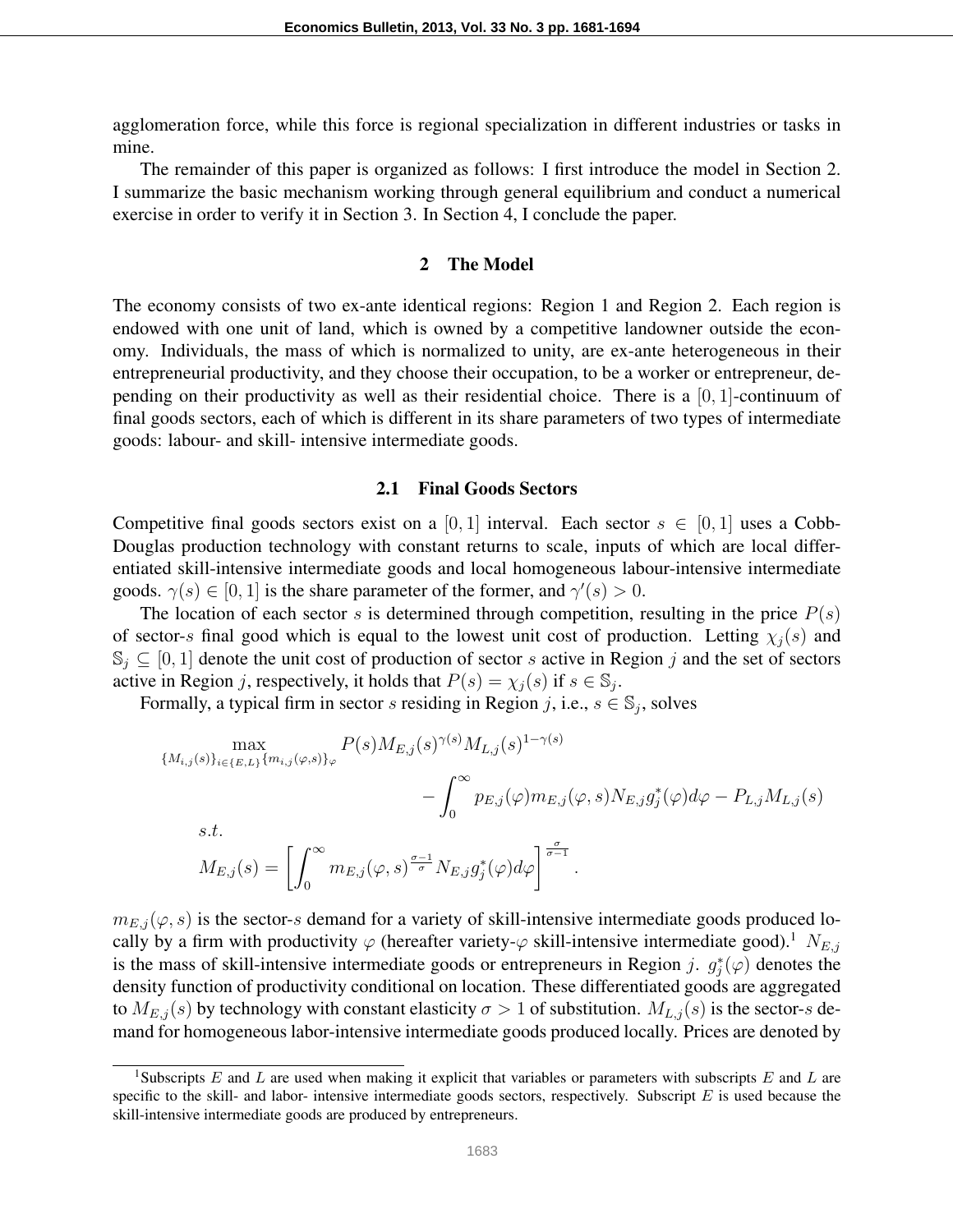$p_{E,j}(\varphi)$  and  $P_{L,j}$  for variety- $\varphi$  skill-intensive intermediate good and homogeneous labor-intensive intermediate goods, respectively.

Profit maximization implies the following demand for variety-*φ* skill-intensive good:

$$
m_{E,j}(\varphi, s) = \left[\frac{p_{E,j}(\varphi)}{P_{E,j}}\right]^{-\sigma} M_{E,j}(s),\tag{1}
$$

where *PE,j* is the price index of Region-*j* skill-intensive intermediate goods defined by

$$
P_{E,j} \equiv N_{E,j}^{-\theta} \left[ \int_0^\infty p_{E,j}(\varphi)^{-\frac{1}{\theta}} g_j^*(\varphi) d\varphi \right]^{-\theta}, \quad \theta \equiv 1/(\sigma - 1). \tag{2}
$$

#### 2.2 Labour-intensive Intermediate Goods Sectors

The local labour-intensive intermediate goods sector in each region is competitive. Firms can access a Cobb-Douglas production technology with constant returns to scale, the inputs of which consist of workers' labour services  $L_{L,j}$  and land  $T_{L,j}$ .

$$
\max_{L_{L,j},T_{L,j}} P_{L,j} BL_{L,j}^{\beta_L} T_{L,j}^{1-\beta_L} - W_{L,j} L_{L,j} - R_j T_{L,j}, \quad B \equiv \beta_L^{-\beta_L} (1 - \beta_L)^{-(1 - \beta_L)},
$$

where  $\beta_L \in (0,1)$  and  $R_j$  are the share parameter of labour and land price in Region *j*.

## 2.3 Skill-intensive Intermediate Goods Sectors

The local skill-intensive intermediate goods sector is characterized by monopolistic competition a` la Dixit and Stiglitz (1977), where each entrepreneur produces one variety of goods using workers' labour services and land as production inputs. Specifically, each entrepreneur must rent *f* units of land for her office and then use workers' labour services and land as variable inputs.

Therefore, the income  $\pi_j(\varphi)$  of an entrepreneur residing in Region *j* with productivity  $\varphi$  is given by her sales net of input costs:

$$
\pi_j(\varphi) = \max_{\substack{p_{E,j}(\varphi), q_{E,j}(\varphi) \\ s.t.}} \left[ p_{E,j}(\varphi) - W_j^{\beta_E} R_j^{1-\beta_E} \varphi^{-1} \right] q_{E,j}(\varphi) - R_j f
$$
  

$$
g_{E,j}(\varphi) = \int_{\mathbb{S}_j} m_{E,j}(\varphi, s) ds = \int_{\mathbb{S}_j} \left[ \frac{p_{E,j}(\varphi)}{P_{E,j}} \right]^{-\sigma} M_{E,j}(s) ds,
$$

where  $q_{E,j}(\varphi)$  is the output of variety- $\varphi$  skill-intensive intermediate good produced in Region *j*. Here, it is assumed that the unit cost of production is some amount of the Cobb-Douglas composite of workers' labour services and land, in which *β<sup>E</sup>* governs the labour cost share.

The associated optimal pricing rule is then  $p_{E,j}(\varphi) = (1+\theta)W_j^{\beta_E}R_j^{1-\beta_E}\varphi^{-1}$ . Substituting this into (2) results in

$$
P_{E,j} = (1+\theta)W_j^{\beta_E} R_j^{1-\beta_E} (\tilde{\varphi}_j N_{E,j}^{\theta})^{-1},
$$
\n(3)

where  $\tilde{\varphi}_j$  is the average productivity in Region *j* defined by

$$
\tilde{\varphi}_j = \left[ \int_0^\infty \varphi^{\frac{1}{\theta}} g_j^*(\varphi) d\varphi \right]^\theta.
$$
\n(4)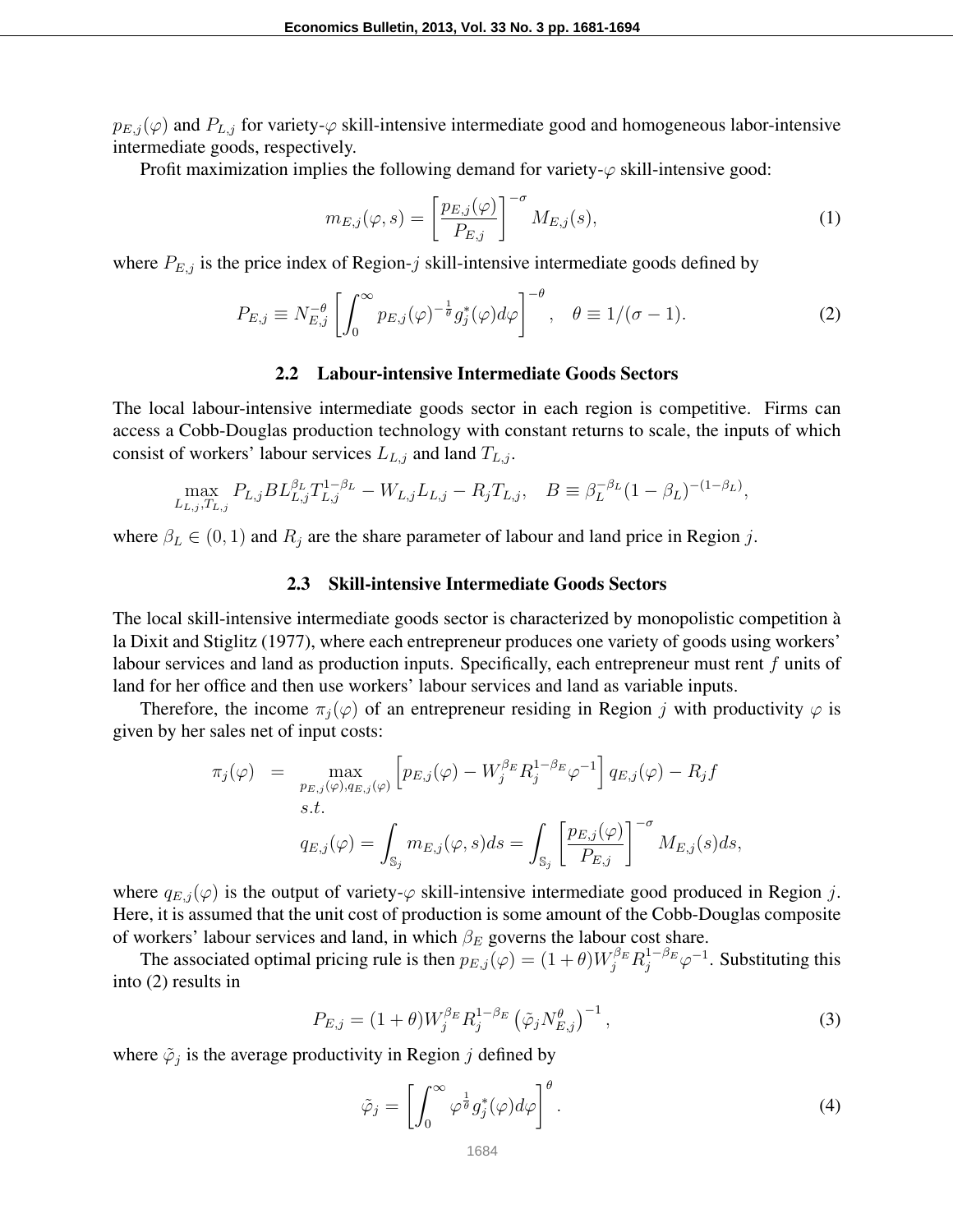In the following, I assume that the entrepreneurial productivity  $\varphi$  follows a Pareto distribution with coefficient  $\delta$  and a lower bound  $\varphi$ . Under the assumption that  $\delta > 1/\theta$ , the individual variable profit  $\pi_j^V(\varphi)$  and output  $q_j(\varphi)$  are expressed as functions of the productivity ratio  $\varphi/\tilde{\varphi}_j$  and the average variables as in Melitz (2003):

$$
\pi_j^V(\varphi) = \left(\frac{\varphi}{\tilde{\varphi}_j}\right)^{\frac{1}{\theta}} \pi_j^V(\tilde{\varphi}_j), \qquad \pi_j^V(\tilde{\varphi}_j) = \theta W_j^{\beta_E} R_j^{1-\beta_E} \tilde{\varphi}_j^{-1} N_{E,j}^{-(1+\theta)} \int_{\mathbb{S}_j} M_{E,j}(s) ds, \quad (5)
$$

$$
q_j(\varphi) = \left(\frac{\varphi}{\tilde{\varphi}_j}\right)^{\sigma} q_j(\tilde{\varphi}_j), \qquad q_j(\tilde{\varphi}_j) = N_{E,j}^{-(1+\theta)} \int_{\mathbb{S}_j} M_{E,j}(s) ds.
$$

#### 2.4 Individuals

Individuals are ex-ante heterogeneous in their entrepreneurial productivity *φ*. Depending on this productivity, each individual chooses her occupation and location freely in order to maximize her utility. Let  $U_i(\varphi)$  and  $e_i(\varphi)$  denote the utility and income of an individual having the productivity of *φ* and residing in Region *j*.

#### 2.4.1 Occupational Choice

Suppose that an individual chooses to reside in Region *j*. Then she chooses the occupation which maximizes her income. Thus, her income  $e_j(\varphi)$  is given by  $e_j(\varphi) = \max{\lbrace \pi_j(\varphi), W_j \rbrace}$ . This suggests that there exists a cut-off level  $\varphi_j^*$  such that

$$
W_j = \sigma^{-1} \tilde{A}_j \varphi_j^* \frac{1}{\theta} - R_j f,\tag{6}
$$

where  $\tilde{A}_j$  denotes the per-capita market size of the skill-intensive intermediate goods sector in Region *j* normalized by the regional average productivity, i.e.,  $\alpha \Gamma_j |S_j| E/N_{E,j}$  divided by  $\tilde{\varphi}^{\frac{1}{\theta}}$ , which is derived in Appendix A.2.

For the given income  $e_j(\varphi)$  as well as the given location *j*, each individual then consumes final goods and housing services:

$$
U_j(\varphi) = \max_{\substack{\{c_j(s,\varphi)\}_{s \in [0,1]}, h_j(\varphi) \\ s.t.}} \exp\left[\alpha \int_0^1 \ln(c_j(s,\varphi)) ds\right] h_j(\varphi)^{1-\alpha}, \quad \alpha \in (0,1),
$$
  

$$
\int_0^1 P(s)c_j(s,\varphi) ds + R_j h_j(\varphi) = e_j(\varphi),
$$

where  $\alpha$  is the expenditure share of the consumption goods.  $c_i(s, \varphi)$  and  $h_i(\varphi)$  denote the quantities of goods and housing services, respectively, consumed by an individual with  $\varphi$  residing in Region *j*.

#### 2.4.2 Residential Choice

Finally, each individual chooses her location in order to maximize her utility.

The following result then states that if both regions host a positive measure of production activities, or, stated more weakly, if there exists a threshold  $\bar{\varphi}$  such that entrepreneurs with productivity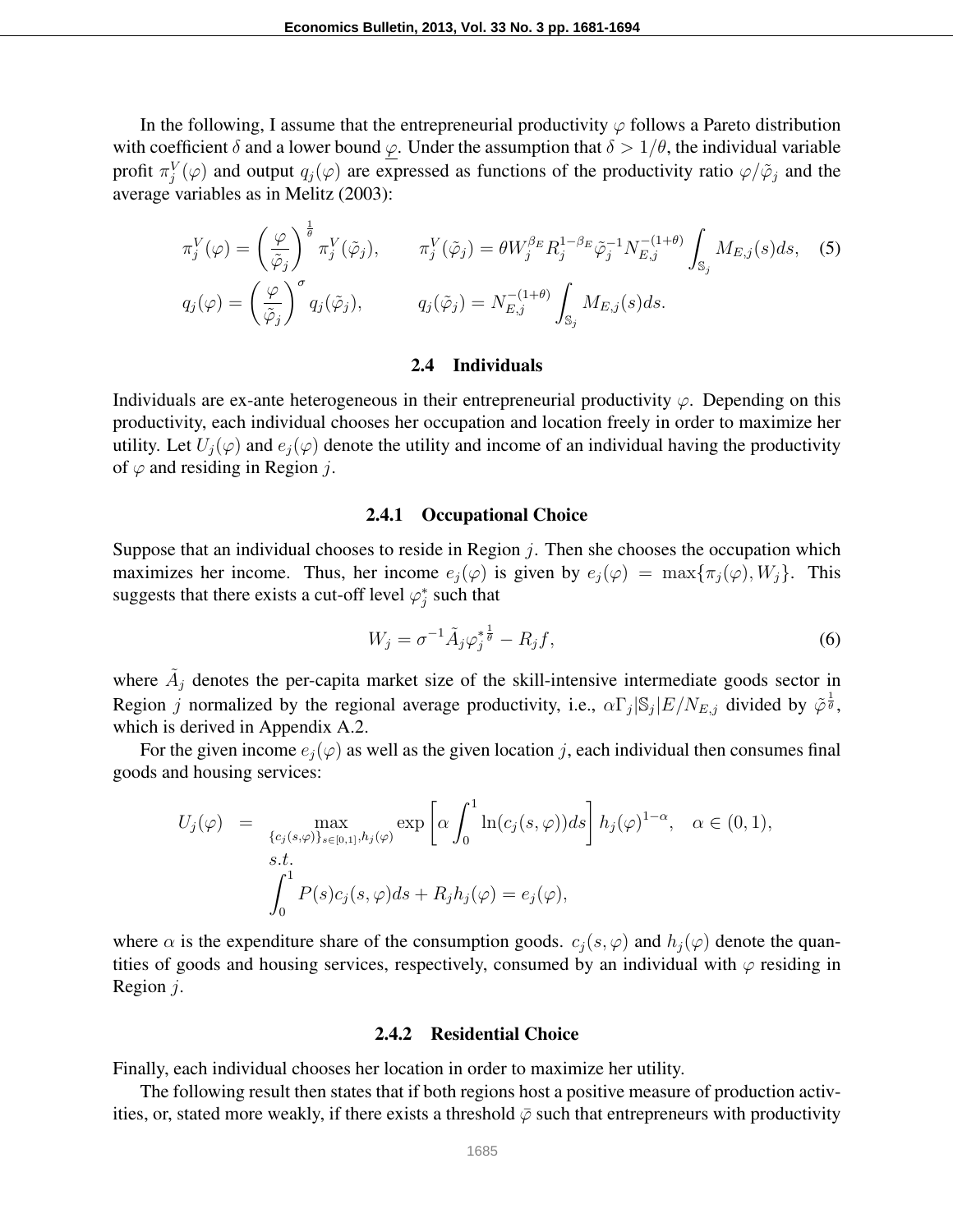of  $\bar{\varphi}$  are indifferent between the two location choices, the sorting of entrepreneurs is always associated:<sup>2</sup>

**Proposition 1.** Suppose that there exists  $\bar{\varphi}$  such that  $\bar{\varphi} > \max_j \{ \varphi_j^* \}$  and

$$
u(\bar{\varphi}) = \frac{\pi_2(\bar{\varphi})/(P^{\alpha}R_2^{1-\alpha})}{\pi_1(\bar{\varphi})/(P^{\alpha}R_1^{1-\alpha})} = \frac{\pi_2(\bar{\varphi})/\pi_1(\bar{\varphi})}{(R_2/R_1)^{1-\alpha}} = 1.
$$

*Then, if*  $R_1 < R_2$ *, it holds that* 

$$
\left(\frac{R_2}{R_1}\right)^{1-\alpha} < \frac{\tilde{A}_2}{\tilde{A}_1} < \frac{R_2}{R_1}, \text{ and}
$$

 $\pi_2(\varphi)/\pi_1(\varphi)$  *is monotonically increasing in a well-defined region. Or, if*  $R_1 = R_2$ *, it must hold that*  $\widetilde{A}_1 = \widetilde{A}_2$  *and thus*  $u(\varphi) = 1$  *for all*  $\varphi \ge \varphi$ *.* 

#### 3 Equilibrium Analysis

## 3.1 Basic Mechanism

In the following, I focus on the case where regions are ex-post heterogeneous. Specifically, without loss of generality, I focus on equilibria in which the land rent in Region 2 is greater than that in Region 1, i.e.,  $R_1 < R_2$ . Therefore, given Proposition 1, an interior equilibrium is associated with a unique threshold  $\bar{\varphi}$  such that  $\bar{\varphi} > \max_j \{\varphi_j^*\}$  and there is a spatial sorting of entrepreneurs. In this case, individuals with  $\varphi$  higher than or equal to  $\bar{\varphi}$  reside in Region 2 and work as entrepreneurs. Those with  $\varphi$  less than  $\bar{\varphi}$  but higher than or equal to  $\varphi_1^*$  reside in Region 1 and also work as entrepreneurs. Workers consist of individuals with  $\varphi$  less than  $\varphi_1^*$ . Since workers' income is independent of  $\varphi$ , the following free-migration condition or compensated differential for workers must be satisfied:

$$
\frac{W_1}{P^{\alpha}R_1^{1-\alpha}} = \frac{W_2}{P^{\alpha}R_2^{1-\alpha}}, \quad \text{or} \quad \frac{W_2}{W_1} = \left(\frac{R_2}{R_1}\right)^{1-\alpha},\tag{7}
$$

which states that utility levels are equalized across regions.

In order to compute an equilibrium, I use the next result which is obtained immediately:

Proposition 2. *Suppose an asymmetric interior equilibrium exists. Then, the spatial distribution of final goods sectors is summarized by a threshold*  $S_1 \in (0,1)$  *such that*  $\mathbb{S}_1 = [0, S_1)$  *and*  $\mathbb{S}_2 =$  $[S_1, 1]$ .

The implication of this result for the computation of an equilibrium is that the system of an equilibrium can be now interpreted as a fixed-point problem of  $S<sub>1</sub>$ . The discussion, which is described in Appendix A, proceeds in two steps. (i) Given the spatial distribution *S*1, the system of an equilibrium is consolidated into two simultaneous equations with two unknowns: the ratio of  $\bar{\varphi}$ to  $\varphi_1^*$  and the ratio of  $\varphi_1^*$  to  $\underline{\varphi}$ . All other variables except  $S_1$  are given as functions of these two and

<sup>&</sup>lt;sup>2</sup>The proof is straightforward and is thus omitted.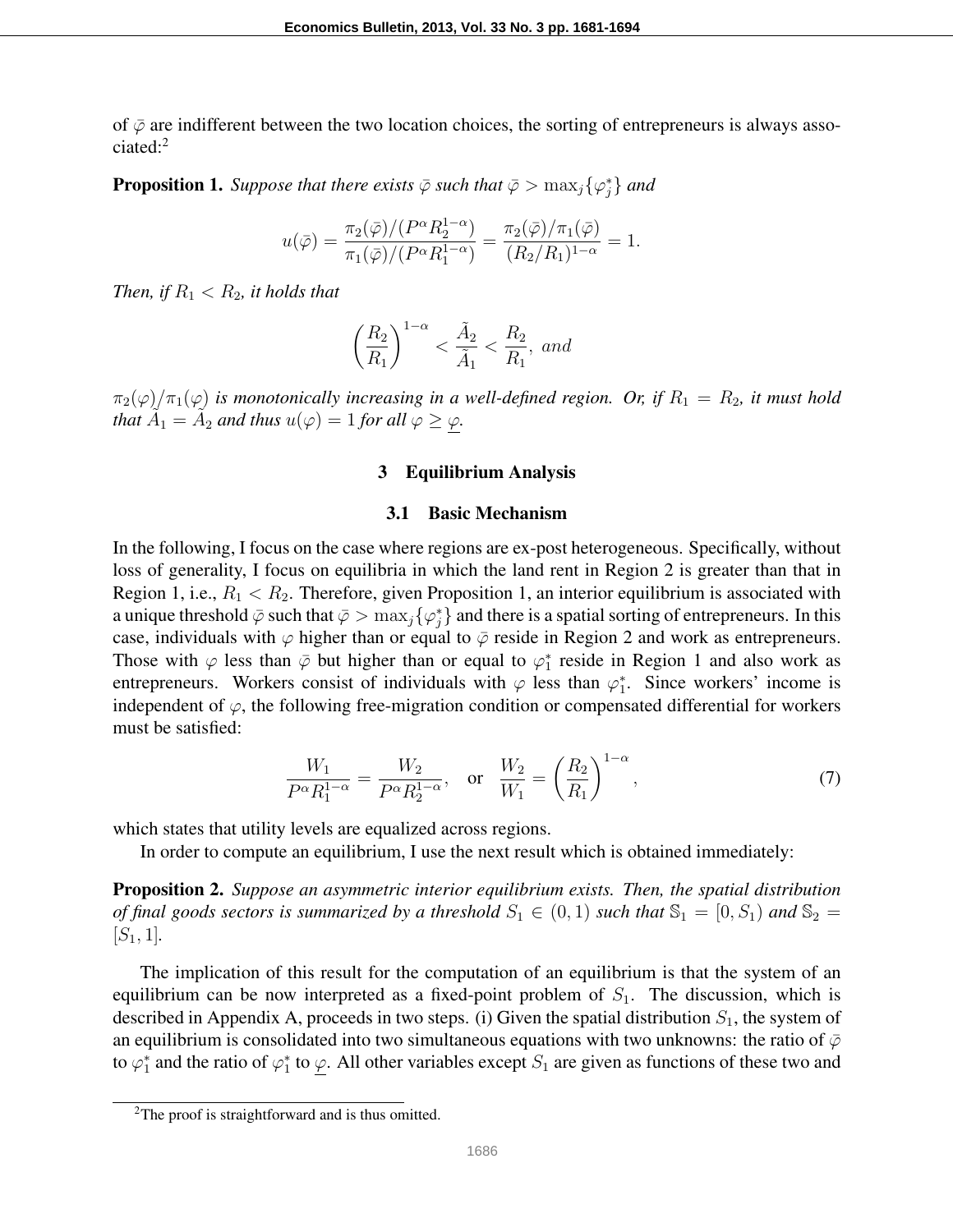*S*1. (ii) The rest of the computation is to search for an *S*<sup>1</sup> that is consistent with the comparative advantage of regions. Stated differently, *S*<sup>1</sup> must be a solution to the nonlinear equation

$$
\frac{\chi_2(S_1)}{\chi_1(S_1)} = \left(\frac{P_{L,2}}{P_{L,1}}\right)^{1-\gamma(S_1)} \left(\frac{P_{E,2}}{P_{E,1}}\right)^{\gamma(S_1)} = 1\tag{8}
$$

*and* the Region 2-1 ratio  $\chi_2(s)/\chi_1(s)$  of offer prices must be decreasing in *s*. If the latter condition does not hold, all *ss* greater than or equal to  $S_1$  reside in Region 1, not Region 2, clearly contradicting the assumption.

The intuitive mechanism which can work in the model is summarized as follows: Suppose that some shock hits the economy consisting of two ex-ante identical regions in a way that expenditures concentrate on one of the regions (here Region 2), i.e.,  $|\mathbb{S}_1| < |\mathbb{S}_2|$ . Since both regions have the same amount of land, it then holds that the land rent in Region 2 becomes higher than in Region 1, i.e.,  $R_1 < R_2$ <sup>3</sup> Because of the free migration of workers or the compensating differential, i.e., (7), the wage rate in Region 2 also becomes higher than that in Region 1, i.e.,  $W_1 < W_2$ . Thus, unit costs or prices of non-differentiated goods are higher in Region 2 than in Region 1, i.e.,  $P_{L,1} < P_{L,2}$ <sup>4</sup>. Instead, because of the sorting of entrepreneurs, i.e., (3), Region 2 has a comparative advantage in producing skill-intensive intermediate goods, i.e.,  $P_{E,1} > P_{E,2}$ . Reflecting these regional advantages, the spatial distribution of final goods sectors settles down in such a way that the reallocation of expenditures caused by the initial shock is actually preserved as an equilibrium outcome.

### 3.2 Numerical Exercise

In order to verify the mechanism in the previous subsection, I resort to a numerical exercise. The result shows that an equilibrium with such a mechanism actually exists. It is also verified that the equilibrium is unique in the sense that there is only one interior sorting equilibrium with the assumed regional rankings of variables.

In this exercise, parameters are set as follows: the elasticity of substitution  $\sigma$  between skillintensive intermediate goods is set to 3. The expenditure share  $\alpha$  of final goods is set to 0.7. The lower bound  $\varphi$  of the Pareto distribution of entrepreneurial productivities is set to 1. The coefficient  $\delta$  of the Pareto distribution is set to 4.2. The labour share parameter of the labourintensive intermediate goods sector is set to 0.6. The same number is used for the labour share in variable costs of the skill-intensive intermediate goods sector. The fixed requirement *f* of land is set to 1. This value is chosen in a way that the demand of entrepreneurs for land does not substantially affect land prices, and these prices are mainly determined by housing expenditures and housing demands associated with variable inputs. As for the specification of  $\gamma(s)$ , I simply assume that  $\gamma(s) = s$  for  $s \in [0, 1]$ .

The equilibrium is summarized by Figures 1 and 2. The lower panel of Figure 1 depicts the relationship between the entrepreneurial productivity  $\varphi$  and the wage and entrepreneurs' profit schedules for each region. As already mentioned, the wage schedule is flat since workers' income

<sup>&</sup>lt;sup>3</sup>Strictly speaking, this relationship between the two rankings holds only if expenditures are the most important determinant of land rents, as suggested by the land market clearing condition (18) derived in Appendix A.

<sup>&</sup>lt;sup>4</sup>Note that the price of homogeneous labour-intensive intermediate goods is a weighted geometric mean of the wage rate and land rent.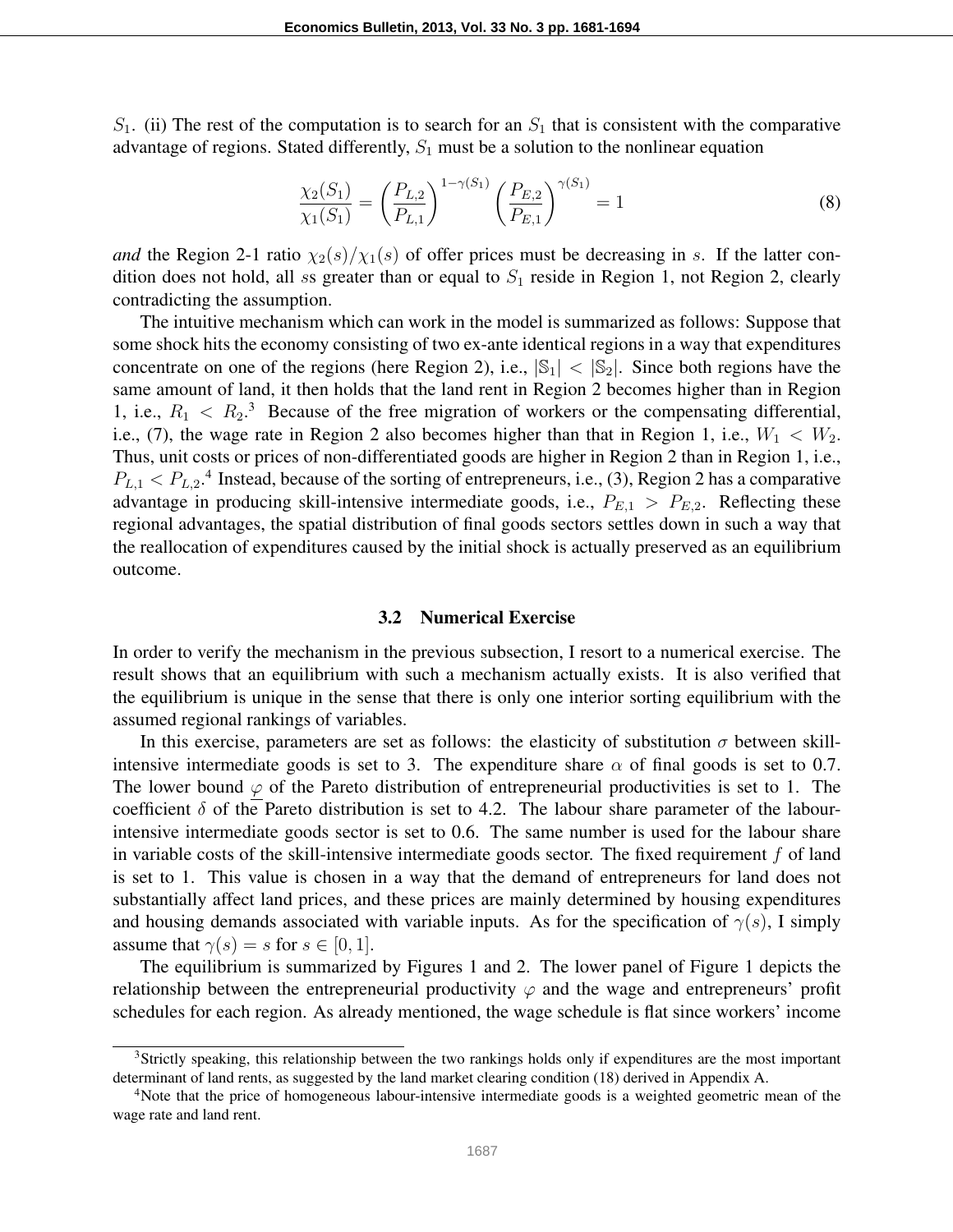

Figure 1: Region 2-1 Ratio Utility Conditional on Choosing to Become an Entrepreneur (The Upper Panel) and Entrepreneurs' and Workers' Incomes (The Lower Panel)

is independent of their entrepreneurial productivity  $\varphi$ . Meanwhile, entrepreneurs' income  $\pi_i(\varphi)$ is monotonically increasing in  $\varphi$ . That  $W_1 \, < \, W_2$  is implied by the free-migration condition for workers together with the ranking  $R_1 < R_2$ . As for  $\pi_i(\varphi)$ , it is not always the case that  $\pi_1(\varphi) < \pi_2(\varphi)$  for all  $\varphi$ . What is important here is that  $u(\varphi)$  is monotonically increasing in  $\varphi$ (Proposition 1) and that  $u(\varphi) = 1$  at  $\overline{\varphi}$ , which are shown in the upper panel of Figure 1.

Figure 2 shows that the Region 2-1 ratio  $\chi_2(s)/\chi_1(s)$  of offer prices is monotonically decreasing in *s*, and there actually exists a threshold  $S_1$  which summarizes the spatial distribution of final goods sectors. Since  $|\mathbb{S}_j|$  is proportional to the regional GDP, the result that  $|\mathbb{S}_1| < |\mathbb{S}_2|$  implies that the size of Region 2 is greater than that of Region 1 in terms of income. Importantly, the monotonicity of  $\chi_2(s)/\chi_1(s)$  is the consequence of two results:  $P_{L,2}/P_{L,1} > 1$  and  $P_{E,2}/P_{E,1} < 1$ . The former result is simply due to the fact that  $R_1 < R_2$  and  $W_1 < W_2$  as discussed before. The latter result suggests that there actually exists a case where the cost-reducing effect of product differentiation and sorting on the aggregate price level dominates the cost push because of higher land rents and thus higher wage rates.<sup>5</sup>

<sup>&</sup>lt;sup>5</sup>It should be noted that the numerical exercise also shows that in equilibrium, Region 1 has a greater number of entrepreneurs than Region 2, i.e.,  $N_{E,1} > N_{E,2}$ . This suggests that for the theory considered in this paper, what is important for Region 2 to have a comparative advantage in producing skill-intensive goods is not the number of entrepreneurs, but the average productivity.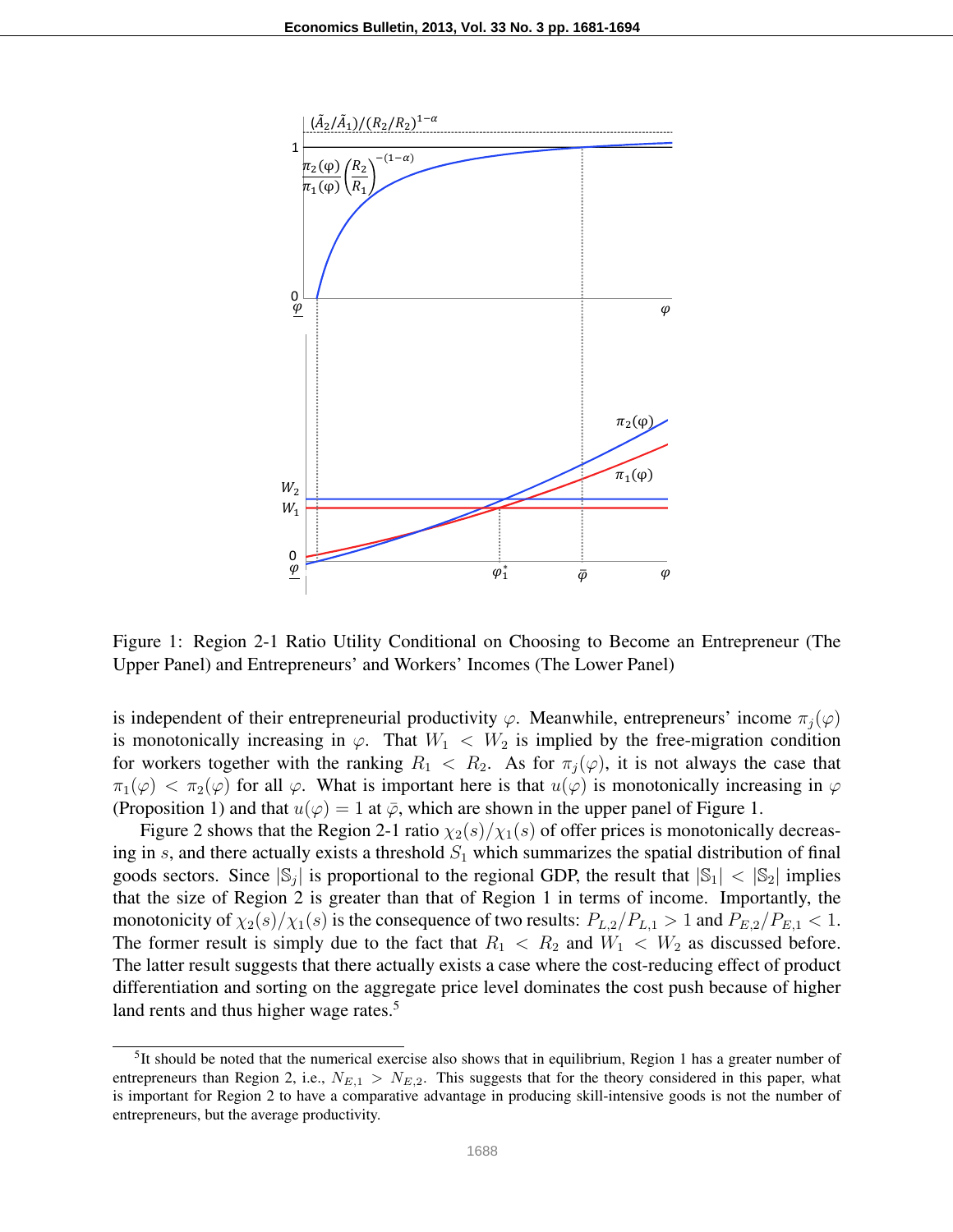

Figure 2: Region 2-1 Ratio of Offer Prices of Final Goods

# 4 Conclusion

A positive correlation is observed between skill premium and the size of regions, which are measured by the income ratio of high-skilled and low-skilled workers and regional income, respectively. The paper theoretically investigates one possible explanation for this fact by providing a model with heterogeneous individuals and final and intermediate goods sectors, in which ex-ante identical regions specialize in different sectors, and interactions between individuals' locationoccupation choices and regional comparative advantage result in the positive correlation between the skill premium and income of regions. The theory can also accommodate the interpretation that the regional difference in skill premium is caused by specialization in task trade, not industries. Although perfect sorting featuring the equilibrium itself is not a crucial element of the theory, filling the gap between the model and reality could be an important direction for future research.

### References

- Davis, D. R. and Dingel, J. I. (2012) A spatial knowledge economy, NBER Working Papers 18188, National Bureau of Economic Research, Inc.
- Dixit, A. K. and Stiglitz, J. E. (1977) Monopolistic competition and optimum product diversity, *American Economic Review*, 67, 297–308.
- Dornbusch, R., Fischer, S. and Samuelson, P. A. (1977) Comparative advantage, trade, and payments in a Ricardian model with a continuum of goods, *American Economic Review*, 67, 823– 839.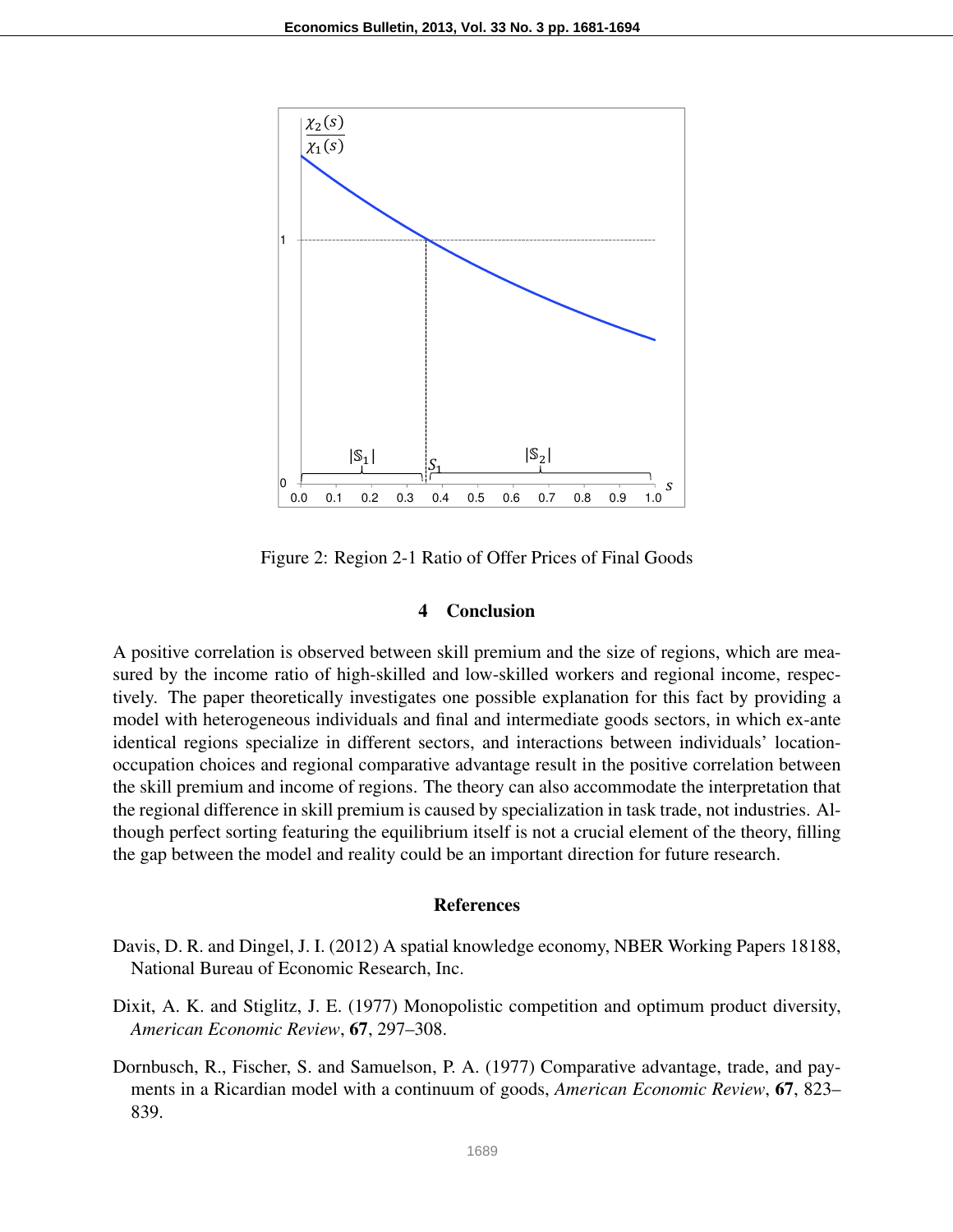- Forslid, R. and Ottaviano, G. I. (2003) An analytically solvable core-periphery model, *Journal of Economic Geography*, 3, 229–240.
- Matsuyama, K. (2013) Endogenous ranking and equilibrium lorenz curve across (ex ante) identical countries, *Econometrica*, forthcoming.
- Melitz, M. J. (2003) The impact of trade on intra-industry reallocations and aggregate industry productivity, *Econometrica*, 71, 1695–1725.

### A Equilibrium System as a Fixed-Point Problem of *S*<sup>1</sup>

In this section, I show that the equilibrium system of an equilibrium of interest is summarized as a fixed-point problem of *S*1.

#### A.1 Number of Entrepreneurs, Conditional Densities, and Average Productivities

First of all, given the Pareto distribution  $g(\varphi)$  of entrepreneurial productivity  $\varphi$  and the ranking of thresholds, i.e.,  $\varphi_1^* < \bar{\varphi}$ , the number  $\{N_{E,j}\}_{j=1}^2$  of entrepreneurs in each region, densities  $\{g_j^*\}$ of productivity conditional on sorting, and average productivities  $\{\varphi_j^*\}_{j=1}^2$  of regions are given as functions of thresholds  $(\varphi_1^*, \bar{\varphi})$ :

$$
N_{E,1} = G(\bar{\varphi}) - G(\varphi_1^*) = \left(\varphi_1^{*-\delta} - \bar{\varphi}^{-\delta}\right) \underline{\varphi}^{\delta},\tag{9}
$$

$$
N_{E,2} = 1 - G(\bar{\varphi}) = \left(\frac{\varphi}{\bar{\varphi}}\right)^{\delta},\tag{10}
$$

$$
g_1^*(\varphi) = \frac{1}{N_{E,1}} \mathbf{1}\{\varphi_1^* \leq \varphi < \bar{\varphi}\} g(\varphi) = \left(\varphi_1^{*-\delta} - \bar{\varphi}^{-\delta}\right)^{-1} \mathbf{1}\{\varphi_1^* \leq \varphi < \bar{\varphi}\} \delta \varphi^{-(\delta+1)},\tag{11}
$$

$$
g_2^*(\varphi) = \frac{1}{N_{E,2}} \mathbf{1}\{\bar{\varphi} \le \varphi\} g(\varphi) = \bar{\varphi}^{\delta} \mathbf{1}\{\bar{\varphi} \le \varphi\} \delta \varphi^{-(\delta+1)},\tag{12}
$$

$$
\tilde{\varphi}_1 = \left(\frac{\delta}{\delta - 1/\theta}\right)^{\theta} \left[ \frac{(\varphi_1^*/\bar{\varphi})^{\frac{1}{\theta} - \delta} - 1}{(\varphi_1^*/\bar{\varphi})^{-\delta} - 1} \right]^{\theta} \bar{\varphi}, \text{ or } \left(\frac{\delta}{\delta - 1/\theta}\right)^{\theta} \left[ \frac{1 - (\bar{\varphi}/\varphi_1^*)^{\frac{1}{\theta} - \delta}}{1 - (\bar{\varphi}/\varphi_1^*)^{-\delta}} \right]^{\theta} \varphi_1^*,
$$
\n(13)

$$
\tilde{\varphi}_2 = \left(\frac{\delta}{\delta - 1/\theta}\right)^{\theta} \bar{\varphi},\tag{14}
$$

where  $1\{\cdot\}$  is the indicator function which is equal to one if the statement in the braces is true and zero otherwise.

# **A.2** Factor Prices as Functions of Three Thresholds  $(\varphi_1^*, \bar{\varphi}, S_1)$

Next,  $\tilde{A}_j$  is computed as a function of thresholds  $(\varphi_1^*, \overline{\varphi}, S_1)$  with the help of market clearing conditions: the Cobb-Douglas preference suggests that the economy-wide expenditure for final goods is given by  $\alpha E$ , where *E* denotes the economy-wide income excluding land rents. If the  $\mathbb{S}_i$ set of industries locates in Region *j*, equal weights of industries in preference and the production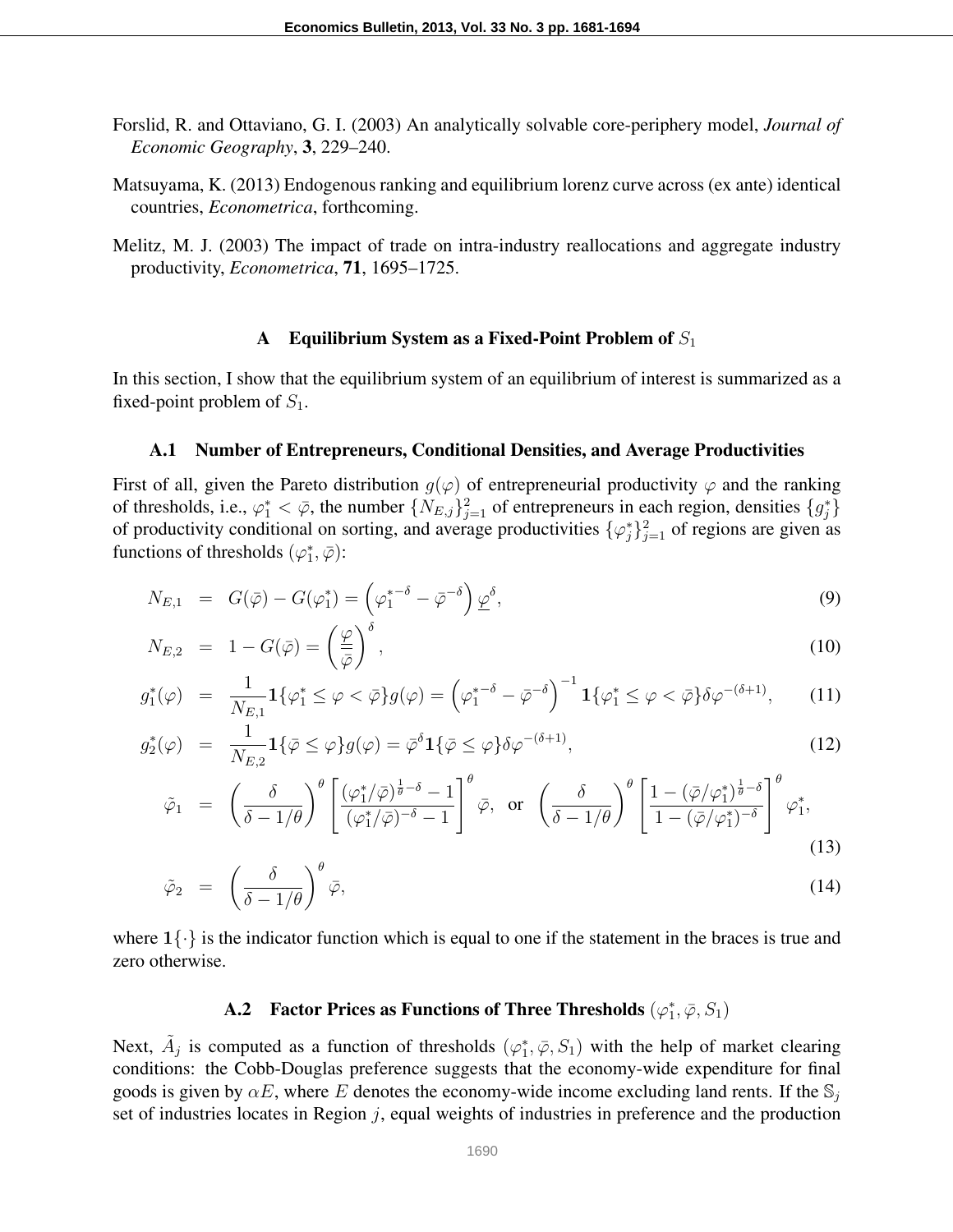technology of the final goods sectors then imply that two market clearing conditions, one for the final goods and the other for the skill-intensive intermediate goods, are consolidated into

$$
\int_{\mathbb{S}_j} P_{E,j} M_{E,j}(s) ds = \alpha \Gamma_j |\mathbb{S}_j| E, \quad \text{or} \quad \int_{\mathbb{S}_j} M_{E,j}(s) ds = P_{E,j}^{-1} \alpha \Gamma_j |\mathbb{S}_j| E,
$$

where  $\Gamma_j \equiv |\mathbb{S}_j|^{-1} \int_{\mathbb{S}_j} \gamma(s) ds$ , implying that  $\alpha \Gamma_j |\mathbb{S}_j| E = \int_{\mathbb{S}_j} \alpha E \gamma(s) ds$ , the sum of expenditures for the skill-intensive intermediate goods in Region *j*, which in turn is related to consumers' demand. Substituting (3) into this equation, I get

$$
\int_{\mathbb{S}_j} M_{E,j}(s) ds = (1+\theta)^{-1} \left( W_j^{\beta_H} R_j^{1-\beta_H} \right)^{-1} \tilde{\varphi}_j N_{E,j}^{\theta} \alpha \Gamma_j |\mathbb{S}_j| E.
$$

Finally, substituting this equation into (5) results in

$$
\pi_j^V(\tilde{\varphi}) = \sigma^{-1} \frac{\alpha \Gamma_j |S_j| E}{N_{E,j}},
$$

which gives

$$
\tilde{A}_j = \frac{\alpha \Gamma_j | \mathbb{S}_j | E}{\tilde{\varphi}_j^{\frac{1}{\theta}} N_{E,j}}.
$$
\n(15)

That is,  $\tilde{A}_j$  is the normalized average market size of skill-intensive intermediate goods in Region *j*. Note that given (9)-(14) and Proposition 2,  $\tilde{A}_j$  is a function of three thresholds  $(\varphi_1^*, \bar{\varphi}, S_1)$ .

This derivation of  $\tilde{A}_j$  is useful for the computation of factor prices  $\{(W_j, R_j)\}_{j=1}^2$  in relating labour and land market clearing conditions with thresholds  $(\varphi_1^*, \overline{\varphi}, S_1)$ , to which I turn next.

Since the sales of an entrepreneur with productivity  $\varphi$  are  $\tilde{A}_j \varphi^{\frac{1}{\theta}}$  and since the variable profit  $\pi_j^V(\varphi) = \sigma^{-1} \tilde{A}_j \varphi^{\frac{1}{\theta}}$ , the variable cost is equal to  $(1+\theta)^{-1} \tilde{A}_j \varphi^{\frac{1}{\theta}}$ . Thus the Cobb-Douglas technology implies that the associated variable labour and land costs are given by  $\beta_h(1+\theta)^{-1}\tilde{A}_j\varphi^{\frac{1}{\theta}}$  and  $(1 - \beta_H)(1 + \theta)^{-1} \tilde{A}_j \varphi^{\frac{1}{\theta}}$ , respectively. Factor market clearing conditions, which aggregate these firm-level costs, then pin down factor prices and the spatial distribution of workers.

The labour market clearing condition for each region is given as follows:

$$
N_{E,j} \int_{\underline{\varphi}}^{\infty} \beta_H (1+\theta)^{-1} \tilde{A}_j \varphi^{\frac{1}{\theta}} g_j^*(\varphi) d\varphi + \beta_L \alpha (1-\Gamma_j) |S_j| E = W_j \lambda_j N_W,
$$

where  $\lambda_j \in (0,1)$  denotes the share of Region *j* in workers, and  $N_W$  the total number of workers, i.e.,  $N_W = G(\varphi_1^*) = 1 - (\varphi/\varphi_1^*)^{\delta}$ . Together with (4) and (15), the first term becomes  $\beta_H(1 +$  $\theta$ <sup> $)$ -1</sup> $\alpha$ Γ<sub>*j*</sub>|S<sub>*j*</sub>|*E*, i.e., the clearing condition simplifies to

$$
\beta_H (1+\theta)^{-1} \alpha \Gamma_j |\mathbb{S}_j| E + \beta_L \alpha (1-\Gamma_j) |\mathbb{S}_j| E = W_j \lambda_j N_W \quad \text{for all } j = 1, 2. \tag{16}
$$

The second term on the left-hand side is the demand from the labour-intensive sector, where the total sales  $\alpha(1-\Gamma_j)|S_j|E$  are derived in a similar way as in the case of the skill-intensive intermediate goods sector, and the Cobb-Douglas technology then implies that a *β<sup>L</sup>* fraction of these must be distributed to workers.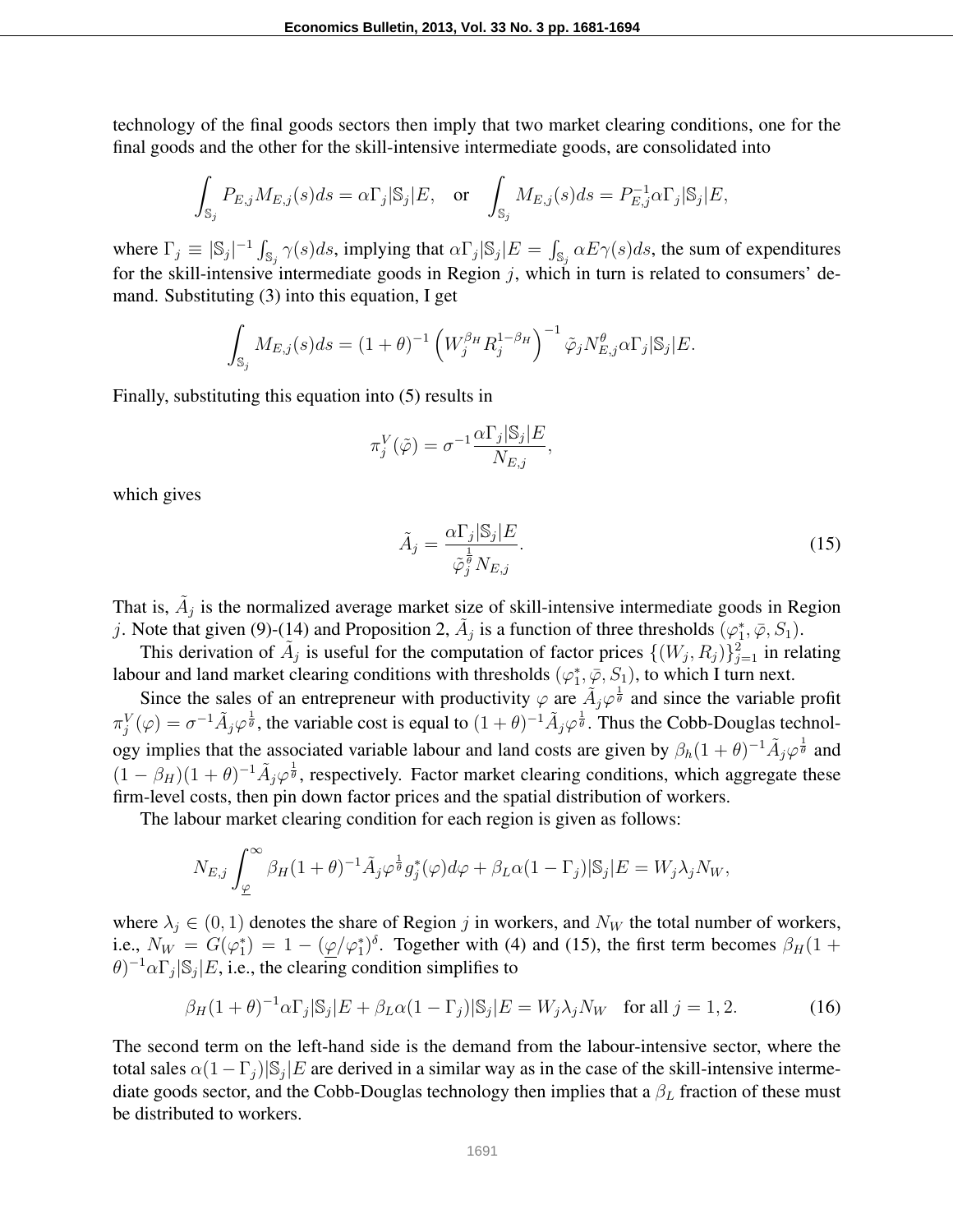Thus, noting that  $N_W$  is a function of  $\varphi_1^*$  and that both  $\Gamma_j$  and  $|S_j|$  are functions of  $S_1$ , the labour market clearing condition together with the free-migration condition for workers, i.e., (7), gives the wage rate and the spatial distribution of workers as functions of two thresholds  $(\varphi_1^*, S_1)$ and the land rents ratio  $R_2/R_1$ :

$$
W_1 = \frac{\tilde{\beta}_1 A_1}{(1 - \lambda_2) N_W}, \quad W_2 = W_1 \left(\frac{R_2}{R_1}\right)^{1 - \alpha}, \quad \lambda_2 = \frac{\frac{\tilde{\beta}_2 A_2}{\tilde{\beta}_1 A_1}}{\frac{\tilde{\beta}_2 A_2}{\tilde{\beta}_1 A_1} + \left(\frac{R_2}{R_1}\right)^{1 - \alpha}}, \quad \lambda_1 = 1 - \lambda_2,
$$

where

$$
A_j \equiv \alpha | \mathbb{S}_j | E, \quad \tilde{\beta}_j \equiv \Gamma_j \frac{\beta_H}{1+\theta} + (1-\Gamma_j)\beta_L.
$$

As for the land market clearing condition, an argument similar to that in the case of the labour market gives land prices as a function of three thresholds  $(\varphi_1^*, \bar{\varphi}, S_1)$ : the demands for land consists of not only those from firms in both skill-intensive and labour-intensive sectors but also those from individuals, i.e.,  $(1 - \alpha)E_j$ , where  $E_j$  is Region-*j* income excluding land rents given by

$$
E_j = N_{E,j} \int_{\underline{\varphi}}^{\infty} \pi_j(\varphi) g_j^*(\varphi) d\varphi + W_j \lambda_j N_W = \frac{\theta}{1 + \theta} \alpha \Gamma_j |\mathbb{S}_j| E - R_j f N_{E,j} + W_j \lambda_j N_W. \tag{17}
$$

Noting that the demands from the skill-intensive sector are further divided into those related to variables costs and those related to fixed costs, the market clearing condition is specified by

$$
R_j = N_{E,j} \int_{\underline{\varphi}}^{\infty} (1 - \beta_H)(1 + \theta)^{-1} \tilde{A}_j \varphi^{\frac{1}{\theta}} g_j^*(\varphi) d\varphi + R_j f N_{E,j} + (1 - \beta_L)(1 - \Gamma_j) \alpha |S_j| E + (1 - \alpha) E_j,
$$
  
=  $(1 - \beta_H)(1 + \theta)^{-1} \alpha \Gamma_j |S_j| E + R_j f N_{E,j} + (1 - \beta_L)(1 - \Gamma_j) \alpha |S_j| E + (1 - \alpha) E_j,$ 

where the second equation follows from the definitions of  $\tilde{\varphi}_j$  and  $\tilde{A}_j$ , i.e., (4) and (15). Together with the labour market clearing condition (16) and equation (17) for the local income  $E_j$ , this equation is solved for  $R_j$  in order to interpret  $R_j$  as a function of three thresholds  $(\varphi_1^*, \bar{\varphi}, S_1)$ :

$$
R_j = \frac{1}{1 - \alpha f N_{E,j}} \eta_j A_j, \quad \text{where} \quad \eta_j \equiv \Gamma_j \frac{1 - \alpha \beta_H + (1 - \alpha)\theta}{1 + \theta} + (1 - \Gamma_j)(1 - \alpha \beta_L). \tag{18}
$$

Given this result, wage rates  $\{W_j\}_{j=1}^2$  and the spatial distribution  $\{\lambda_j\}_{j=1}^2$  of workers are now functions of three thresholds  $(\varphi_1^*, \overline{\varphi}, S_1)$ .

# **A.3** Productivity Thresholds  $(\varphi_1^*, \bar{\varphi})$  as Functions of  $S_1$

I now show that two productivity thresholds  $(\varphi_1^*, \bar{\varphi})$  are functions of  $S_1$ . For this purpose, two conditions are used: one is for  $\varphi_1^*$  and the other for  $\bar{\varphi}$ . The first condition states that an individual with productivity  $\varphi_1^*$  is indifferent between becoming a worker and working as an entrepreneur in Region 1, i.e., (6) with  $j = 1$ . Together with (13) and (15), this reduces to

$$
\frac{W_1 + R_1 f}{\sigma^{-1} \alpha \Gamma_1 |\mathbb{S}_1| E / N_{E,1}} \frac{\delta}{\delta - 1/\theta} \frac{1 - (\bar{\varphi}/\varphi_1^*)^{-(\delta - \frac{1}{\theta})}}{1 - (\bar{\varphi}/\varphi_1^*)^{-\delta}} \varphi_1^* = 1.
$$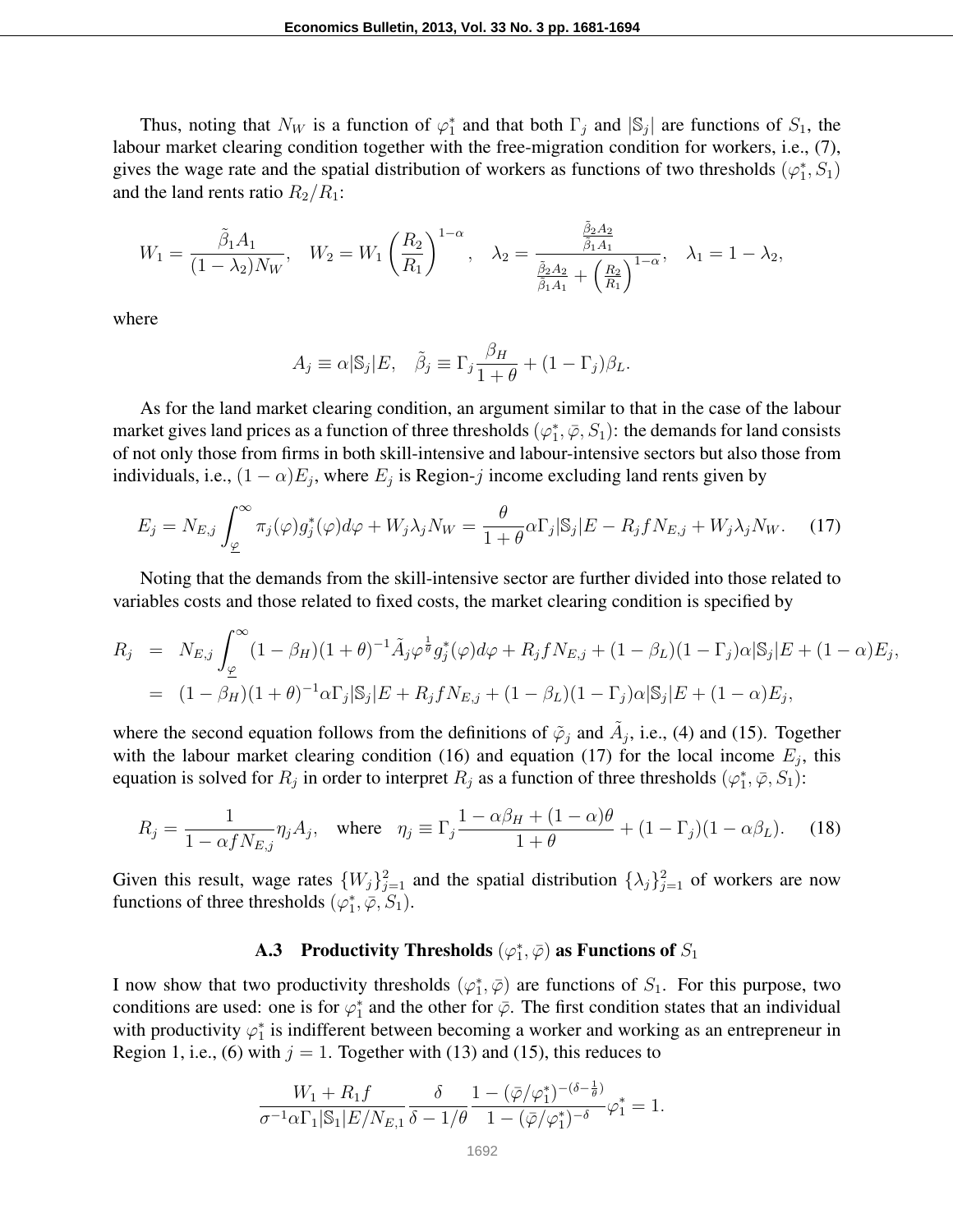Further, substituting the labour and land market clearing conditions, (16) and (18), into this equation results in

$$
\frac{\delta}{\delta - 1/\theta} \frac{\sigma}{\Gamma_1} \frac{1 - (\bar{\varphi}/\varphi_1^*)^{-(\delta - \frac{1}{\theta})}}{1 - (\bar{\varphi}/\varphi_1^*)^{-\delta}} \left[ \frac{\tilde{\beta}_1 N_{E,1}}{(1 - \lambda_2) N_W} + \eta_1 \frac{f N_{E,1}}{1 - \alpha f N_{E,1}} \right] = 1.
$$

Finally, using (9), the first condition is written as follows

$$
\frac{\delta}{\delta - 1/\theta} \frac{\sigma}{\Gamma_1} \frac{1 - (\varphi_1^*/\overline{\varphi})^{\delta - \frac{1}{\theta}}}{1 - (\varphi_1^*/\overline{\varphi})^{\delta}} \left\{ \frac{\tilde{\beta}_1}{1 - \lambda_2} \frac{1}{1 - (\frac{\varphi}{\varphi_1^*})^{\delta}} + \eta_1 \frac{f}{1 - \alpha f \left[ 1 - (\frac{\varphi_1^*}{\overline{\varphi}})^{\delta} \right] (\frac{\varphi}{\varphi_1^*})^{\delta}} \right\}
$$
\n
$$
\times \left[ 1 - (\frac{\varphi_1^*}{\overline{\varphi}})^{\delta} \right] (\frac{\varphi}{\varphi_1^*})^{\delta} = 1.
$$
\n(19)

If I define *x* and *y* by  $x \equiv \varphi_1^*/\overline{\varphi} \in (0,1)$  and  $y \equiv \underline{\varphi}/\varphi_1^* \in (0,1)$ , respectively, this equation adds a restriction to the relationship between *x* and *y* for a given  $S_1$ . Note that  $\lambda_2$  is a function of  $(\varphi_1^*, \bar{\varphi}, S_1)$  and that  $(\varphi_1^*, \bar{\varphi})$  corresponds to  $(x, y)$  equivalently for any given lower bound  $\underline{\varphi}$  of productivity.

The second condition is  $u(\bar{\varphi}) = 1$ , where  $\bar{\varphi}$  is assumed to be greater than  $\max_j {\{\varphi_j^*\}}$ , or

$$
\frac{\sigma^{-1}\tilde{A}_2\bar{\varphi}^{\frac{1}{\theta}} - R_2f}{\sigma^{-1}\tilde{A}_1\bar{\varphi}^{\frac{1}{\theta}} - R_1f} = \left(\frac{R_2}{R_1}\right)^{1-\alpha}
$$

After some calculations which use  $(9)$ ,  $(10)$ ,  $(15)$ , and  $(18)$ , this equation is restated as follows:

$$
\frac{\frac{\delta - 1/\theta}{\delta} \frac{\Gamma_2}{\eta_2 \sigma} \frac{(xy)^{-\delta} - \alpha f}{f} - 1}{\frac{\delta - 1/\theta}{\delta} \frac{1}{x^{1/\theta} - x^{\delta}} \frac{\Gamma_1}{\eta_1 \sigma} \frac{1 - \alpha f(1 - x^{\delta}) y^{\delta}}{f y^{\delta}} - 1} = \left[ \frac{\frac{1 - \alpha f(xy)^{\delta}}{1 - \alpha f(1 - x^{\delta}) y^{\delta}}}{\frac{\eta_2}{\eta_1} \frac{1 - S_1}{S_1}} \right]^{\alpha},\tag{20}
$$

*.*

which adds another restriction to the relationship between *x* and *y* for a given  $S_1$ .

Therefore, for a given  $S_1$ , there are two unknowns, x and y, and two equations, (19) and (20). This system of equations, if solved, implies that  $x$  and  $y$  are obtained as functions of  $S_1$ . Of course, there might exist multiple solutions for the system, and thus it is more appropriate to state that the system gives x and y as correspondence of  $S<sub>1</sub>$ . However, in the numerical computation considered in the paper, the system actually gives a unique solution.

# A.4 Determination of  $S_1$  through Comparative Advantage

In the above discussion,  $S_1$  is fixed at some point. Stated differently, I considered an interior sorting equilibrium where the spatial distribution of final goods industries is fixed in a particular manner. Thus, finally, I discuss how to pin down the value of *S*1.

The condition which determines the value of  $S_1$  is the comparative advantage condition, i.e., (8), which states that prices of final goods sector  $S_1$ , if posted by two regions, are equalized.